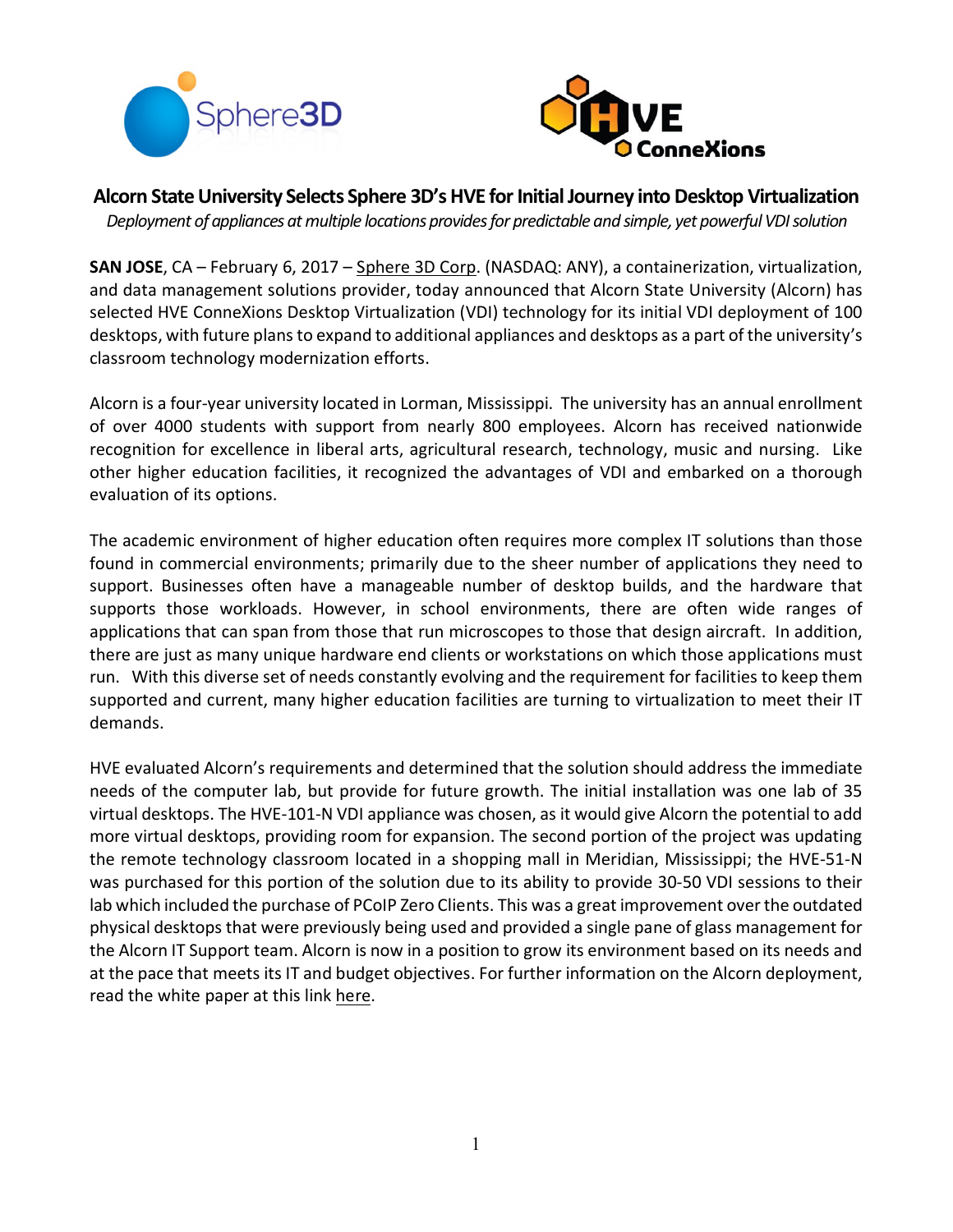## *Quotes*

Felton Square, Senior Multimedia Architect for Alcorn, said, "With VDI, we can access the classroom environment and virtual desktops remotely and support them from our main campus. This means we do not have to be onsite, thus allowing that time to be used on other matters." He added, "We also looked at other brands and competitors and asked them to do an apples-to-apples comparison of the equipment to match the HVE solution. Through that comparison, we found that HVE was around 20- 30 percent lower in cost. Moreover, HVE was not only able to accomplish our goals at a better price point; they did so without needing to sacrifice performance."

Joseph O'Daniel, President of Virtualization and Professional Services for Sphere 3D stated, "We have been successfully delivering robust solutions to educational institutions for years, and pride ourselves in making the transition to virtual environments seamless and painless for these organizations." He added, "We accomplished this by working closely with the talented and dedicated staff at Alcorn State University, to ensure that we not only deliver, but exceed customer expectations."

## **About HVE**

HVE ConneXions, recently acquired by Sphere 3D, is a fast growing technology manufacturer of next generation storage and virtualization hardware. Its engineering philosophy is dedicated to creating Manageable, Scalable, Reproducible, and Predictable (MSRP) solutions based on proven virtualization technologies running on high-performance, next generation hardware. For more information and technical specifications on the HVE product line, visit www.hveconnexions.com.

## **About Sphere 3D**

Sphere 3D Corp. (NASDAQ: ANY) delivers containerization, virtualization, and data management solutions via hybrid cloud, cloud and on-premise implementations through its global reseller network and professional services organization. Sphere 3D, along with its wholly owned subsidiaries Overland Storage, and Tandberg Data, has a strong portfolio of brands, including HVE ConneXions and UCX ConneXions, dedicated to helping customers achieve their IT goals. For more information, visit www.sphere3d.com. Follow us on Twitter @Sphere3D, @overlandstorage, and @tandbergdata

## *Safe Harbor Statement*

This press release contains forward-looking statements that involve risks, uncertainties, and assumptions that are difficult to predict. Actual results and the timing of events could differ materially from those anticipated in such forward-looking statements as a result of risks and uncertainties including our inability to comply with the covenants in our credit facilities or to obtain additional debt or equity financing; any increase in our future cash needs; our ability to successfully integrate the UCX and HVE ConneXions business with Sphere 3D's other businesses; our ability to regain compliance with the NASDAQ minimum closing bid price requirement between now and July 31, 2017; our inability to take other actions to regain compliance with the NASDAQ minimum closing bid price requirement; our ability to maintain compliance with other NASDAQ Capital Market listing requirements; unforeseen changes in the course of Sphere 3D's business or the business of its wholly-owned subsidiaries, including, without limitation, Overland Storage and Tandberg Data; market adoption and performance of our products; the level of success of our collaborations and business partnerships; possible actions by customers, partners, suppliers, competitors or regulatory authorities; and other risks detailed from time to time in Sphere 3D's periodic reports contained in our Annual Information Form and other filings with Canadian securities regulators (*www.sedar.com*) and in prior periodic reports filed with the United States